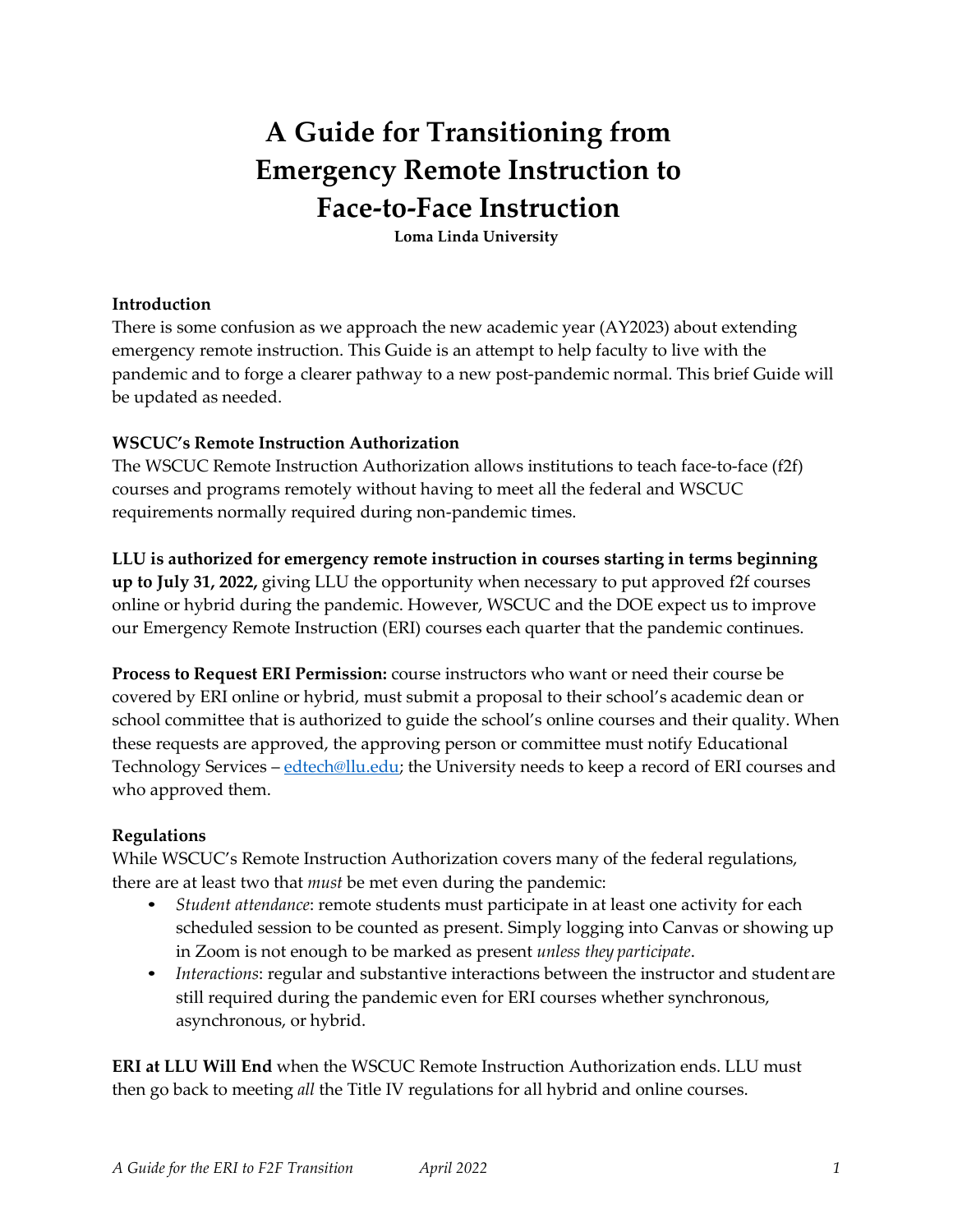# **Course Models**

# **Overview**

There are some course models to consider both for the pandemic transition and after the WSCUC Remote Instruction Authorization is no longer available. **The following overview table is for courses currently designated as f2f**. More information for each model will be in the next section (p. 3).

| Type/Name            | Description                                             | T-Audit <sup>1</sup> | N-Audit <sup>2</sup> |
|----------------------|---------------------------------------------------------|----------------------|----------------------|
| F <sub>2F</sub> Flex | This strongly recommended model is for all f2f          | N                    | $\mathbf N$          |
|                      | courses both during the pandemic transition and         |                      |                      |
|                      | afterward. Adding just five components in Canvas        |                      |                      |
|                      | for each F2F Flex course will make it easier for f2f    |                      |                      |
|                      | faculty and students to pivot quickly from f2f to       |                      |                      |
|                      | online again should there be new pandemic surges        |                      |                      |
|                      | and lockdowns. Research suggests that these             |                      |                      |
|                      | components also enhance f2f student success.            |                      |                      |
| Online:              | Online courses come in various combinations: (1) all    | $\overline{N}$       | Y                    |
| Synchronous,         | asynchronous, (2) synchronous with Canvas               |                      |                      |
| Asynchronous,        | components, and (3) bichronous online learning with     |                      |                      |
| &/or                 | both synchronous and asynchronous instructional         |                      |                      |
| Bichronous           | components.                                             |                      |                      |
| Hybrid               | This is an excellent model to enhance student           | $\mathbf N$          | Y                    |
|                      | success. There are two types of hybrid courses: (1)     |                      |                      |
|                      | correspondence and (2) distance education. Note that    |                      |                      |
|                      | whenever a f2f course replaces just one regularly       |                      |                      |
|                      | scheduled weekly session with online instruction of     |                      |                      |
|                      | any kind, the course becomes a hybrid course (Title     |                      |                      |
|                      | IV regulations for distance education).                 |                      |                      |
| <b>HyFlex</b>        | HyFlex courses include both f2f and online students.    | $\mathbf N$          | Y                    |
|                      | This model can be challenging to do well. There are     |                      |                      |
|                      | some federal regulations that require some extra        |                      |                      |
|                      | steps but are doable. It can also be expensive because  |                      |                      |
|                      | f2f and online students need to see and hear each       |                      |                      |
|                      | other and to be able to fully participate in the course |                      |                      |
|                      | that requires appropriate technologies. It is also      |                      |                      |
|                      | intensive for the instructor in both planning and       |                      |                      |
|                      | teaching best practices.                                |                      |                      |

<sup>1</sup> T-Audit – Pandemic audit; *only* officially designated online courses will be audited during the pandemic 2 N-Audit – Normal audit; *after* the WSCUC Remote Instruction Authorization has ended, institutions will have to comply with all regulations for f2f, hybrid, and online courses and LLU hybrid and online standards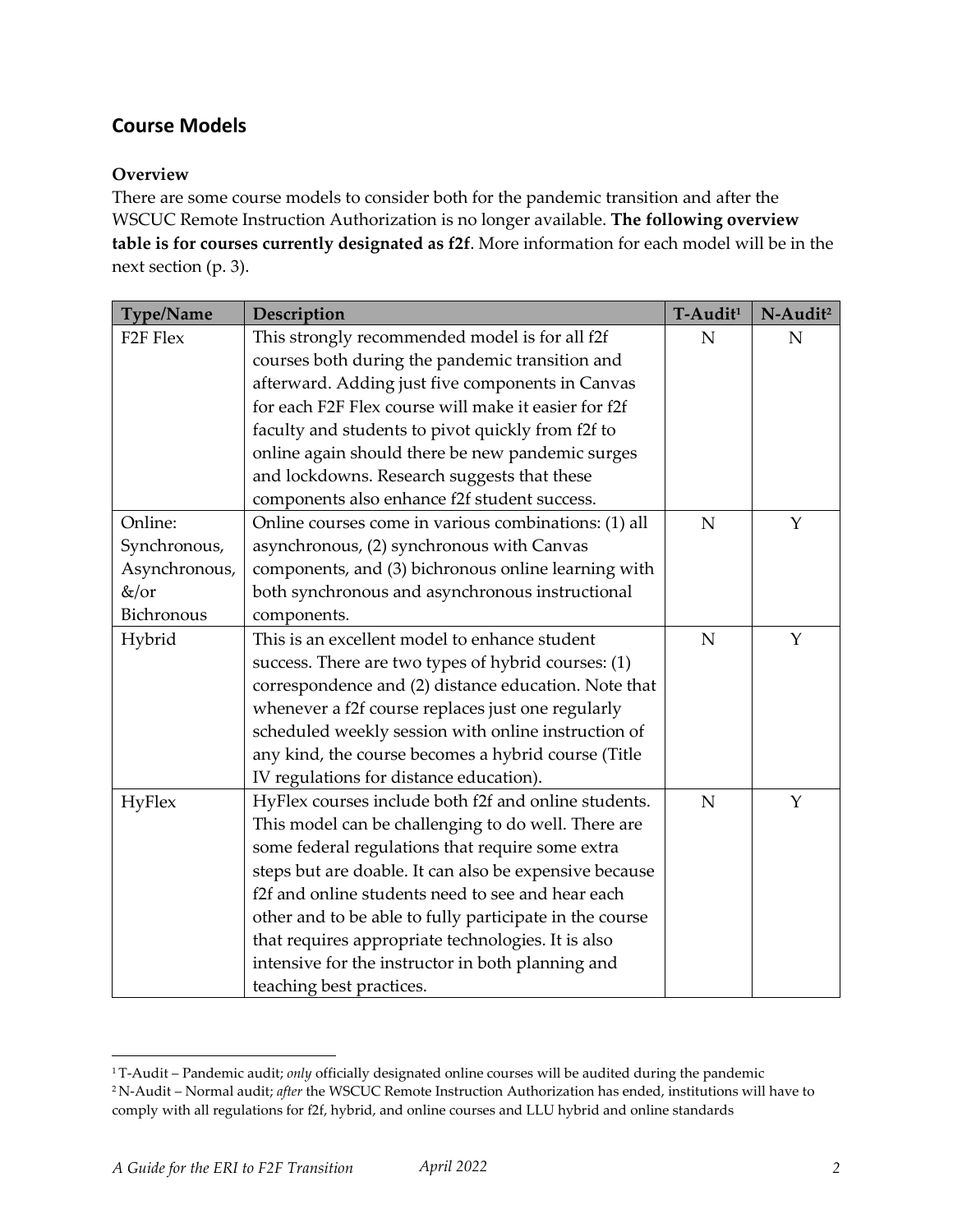| Type/Name | Description                                             | $T$ -Audit <sup>1</sup> | N-Audit <sup>2</sup> |
|-----------|---------------------------------------------------------|-------------------------|----------------------|
| Flipped   | The flipped classroom model is when instructors         |                         | N                    |
| Classroom | post their recorded lectures for students' out-of-class |                         |                      |
|           | work before they come to the f2f class. They are then   |                         |                      |
|           | ready during class to apply principles to problems,     |                         |                      |
|           | participate in deep discussions, etc. No credit hour    |                         |                      |
|           | time is lost in this model when done correctly.         |                         |                      |

### **F2F Flex Course Model**

This LLU f2f model includes five components in the Canvas course that are designed to enhance F2F student success and to make it easier to pivot back to ERI, if there is a new pandemic surge in our local area.

#### **Strongly Recommended**

Every F2F Flex course should include the following components in Canvas for the course term:

- 1. Post a complete **hybrid/online course syllabus** [\(annotated hybrid/online course](https://llu.instructure.com/courses/1110674/files/60285100?wrap=1)  syllabus [template\)](https://llu.instructure.com/courses/1110674/files/60285100?wrap=1)
- 2. Post other **[course materials](https://community.canvaslms.com/t5/Instructor-Guide/tkb-p/Instructor#Files)** for easy accessibility
	- Handouts
	- Presentations
	- $\bullet$  Etc.
- **3.** Post **weekly course [announcements](https://community.canvaslms.com/t5/Instructor-Guide/tkb-p/Instructor#Announcements)**
- **4.** Have **[students submit assignments i](https://community.canvaslms.com/t5/Student-Guide/tkb-p/student#Assignments)n Canvas**
- 5. Use **[grades](https://community.canvaslms.com/t5/Instructor-Guide/tkb-p/Instructor#Grades)** and keep them up to date

#### **Recommended**

- Use the **quiz tool** for low stake assessments as a learning exercise to help students discover what they know and don't know. (*Small Teaching: Everyday Lessons from the Science of Learning*)
- Have an **online discussion** with an engaging question that doesn't have one right answer or one that has a lot of conflicting approaches.
- Create a **discussion area for course Q&A** so all the students can see both the students' questions and the instructor's answers
	- o Answer students' questions promptly.
	- o All students will learn from the questions and answers, so the instructor won't have to individually answer the same question repeatedly.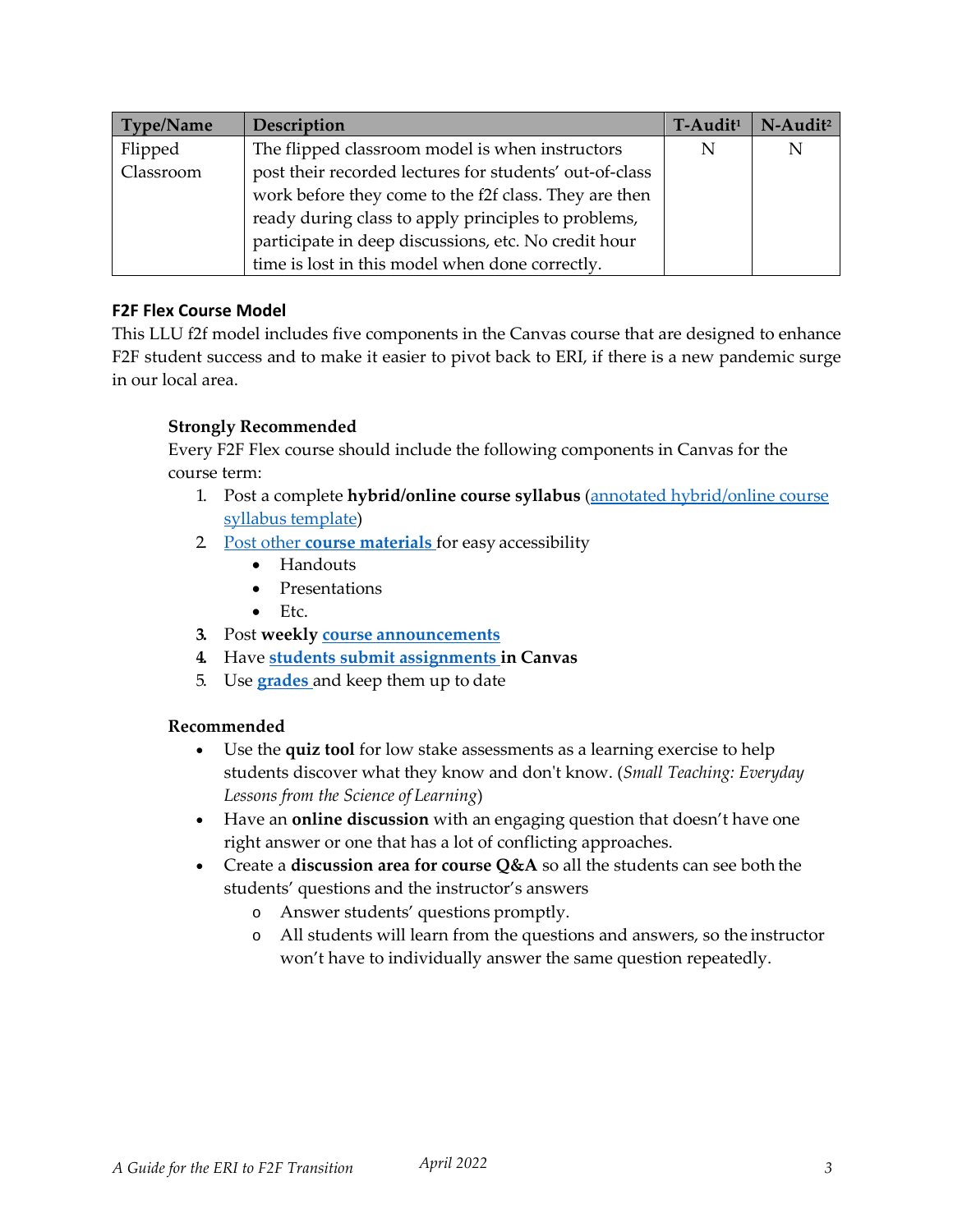#### **Online Model: Synchronous, Asynchronous, and Bichronous**

If program directors and course instructors decide to keep a course online permanently after the end of WSCUC Remote Instruction Authorization, they need to start working now to meet all the Title IV regulations for distance education and the LLU online course standards: Quality Matters Standards<sup>3</sup> and LLU's Mission Focused Learning Standards<sup>4</sup>.

There are three ways to conduct an online course:

- *Asynchronous in Canvas* this is the most convenient delivery modality for many online students especially those who are working professionals with families. There are countless ways to make it dynamic and engaging for both faculty and students.
- *Synchronous in Zoom with Canvas support* faculty often gravitate to synchronous because it seems more natural and engaging to them. Long lectures in Zoom, however, are usually not engaging, so special attention should be given on ways to actively engage students. Zoom courses also need to have Canvas support.
- *Bichronous with Canvas support*  when an online course has significant asynchronous and synchronous instructional activities it is bichronous. Bichronous online learning can support a variety of instructional strategies while providing engaging student-tocontent, student-to-instructor, and student-to-studentinteractions.

**NOTE**: All hybrid and online courses beginning in Winter quarter will need to meet the full LLU online course standards. Online faculty for Winter Quarter may qualify to be part of a oneon-one guidance and support process with Ellucian that when successfully completed will count as being fully audited. Contact Educational Technology Services for more information.

# **Hybrid Course Model**

Hybrid courses can be a wonderful mix of F2F and online learning. Hybrid courses promote student success when done well because they combine the unique strengths of both f2f and distance education. Whenever a regularly scheduled, weekly course session in a f2f course is digitally delivered and the instructor and students are not in the same physical room, it becomes a hybrid course.

# **Required**

Every Hybrid Course should include the following components in Canvas for the course term:

- Post a complete course syllabus (see the LLU Annotated Online and Hybrid [Syllabus Template \(](https://llu.instructure.com/courses/1110674/pages/course-audit)near bottom of the page)
- [Post other course materials f](https://community.canvaslms.com/t5/Instructor-Guide/tkb-p/Instructor#Files)or easy accessibility
	- o Handouts
	- o Presentations

<sup>3</sup> Quality Matters Standards Rubric -

<https://www.qualitymatters.org/sites/default/files/PDFs/StandardsfromtheQMHigherEducationRubric.pdf> 4 LLU's Mission Focused Learning Standards - [https://home.llu.edu/education/office-of-provost/departments-and](https://home.llu.edu/education/office-of-provost/departments-and-divisions/educational-effectiveness/mission-focused-learning)[divisions/educational-effectiveness/mission-focused-learning](https://home.llu.edu/education/office-of-provost/departments-and-divisions/educational-effectiveness/mission-focused-learning)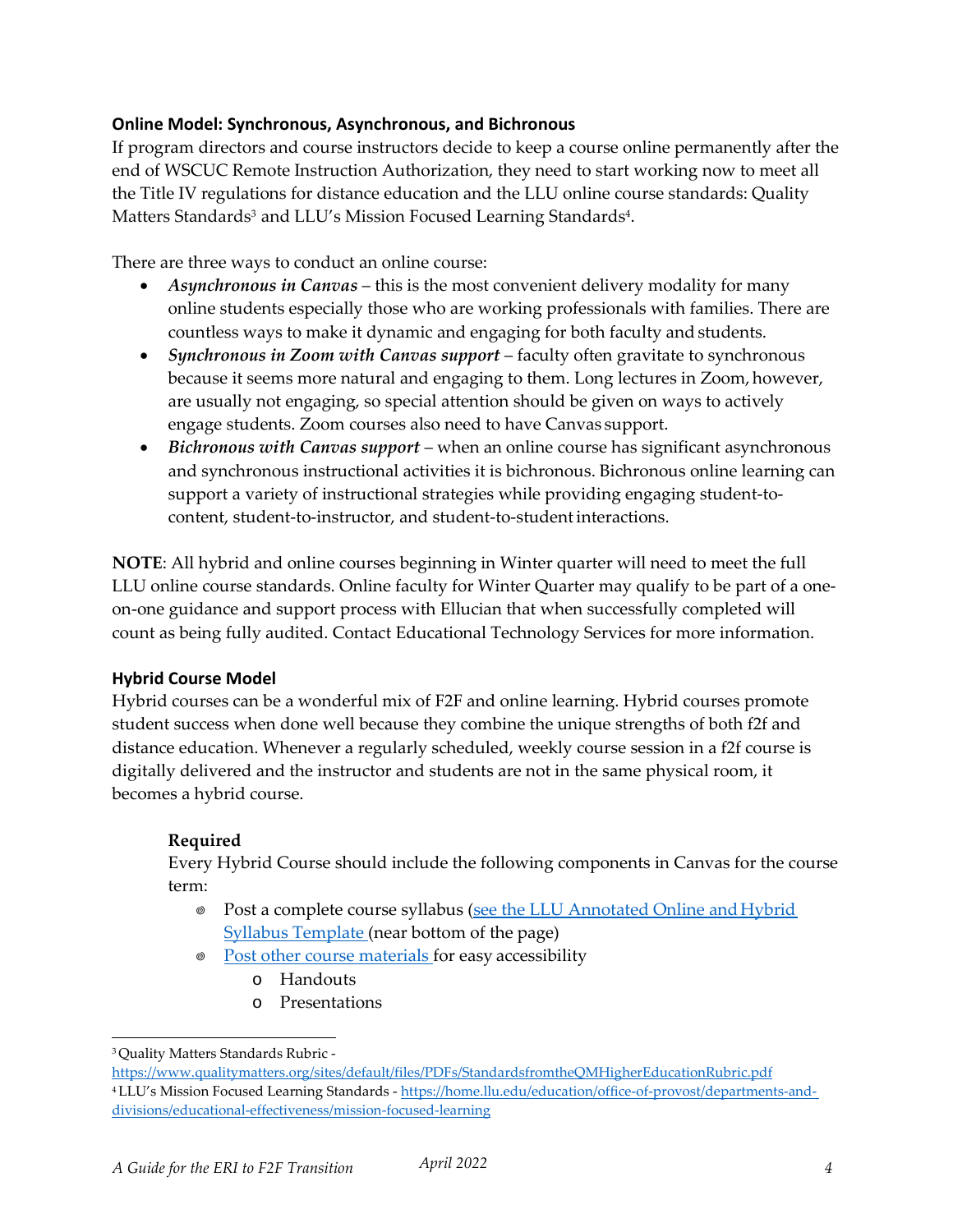- o Other course documents and resources
- Post weekly course [announcements](https://community.canvaslms.com/t5/Instructor-Guide/tkb-p/Instructor#Announcements)
- **Media Have [students submit assignments i](https://community.canvaslms.com/t5/Student-Guide/tkb-p/student#Assignments)n Canvas**
- Use [grades a](https://community.canvaslms.com/t5/Instructor-Guide/tkb-p/Instructor#Grades)nd keep them up to date

#### **Required for Each Online Session**

- Develop each online session like a regular distance education course session. Contact ETS for help and the current support materials. Only the online sessions need to be built out in Canvas for distance education and include:
	- o *\**5*Session announcement:* Announcements should be friendly and outline the goals and outcomes for the week's session/s, assignments, due dates, and course news. Write in an inviting way to make students feel at home in the course.
	- o *\*Content*: Could be posted video mini-lectures, articles, etc.
	- o *\*Interactions*: Discussion, case study, etc.
	- o *Assessment*: Could be a mixture of formative, low stakes quizzes, polls, appropriate game, etc., and summative, higher stakes activities, projects, papers, etc.
	- o *Engagement*: Anything that requires the student to do something that is meaningful with the content; it can include the instructor and fellow students, so interactions and some assessments, etc., require student engagement.
	- o *Assignment*: Out-of-class activities such as assigned readings, papers, projects, activities, group projects and more

#### **HyFlex Course Model**

This approach can work very well but has many moving parts that need to be coordinated: technology and planning course design. In addition, this model can be expensive and challenging to teach well. However, ETS is currently pulling together some less expensive technology approaches. Much more detail is outlined in the Resource section under the HyFlex Course Model (see linked resources - p. 8).

**Technology** – In this model all students—f2f and remote—need to hear and see the instructor and all the students, plus need to be heard and seen as well. There are many different classroom technology model designs including:

- Cameras front and back of classroom depending on size of room, number of students, and budget
- Audio enhancements such as good mics and speakers
- Large screen/s in the room
- Good camera control system so the instructor can smoothly teach the course by adjusting the cameras as needed, e.g., zoom into the whiteboard to see a formula, if not using an electronic whiteboard.

<sup>5</sup>*\** - Required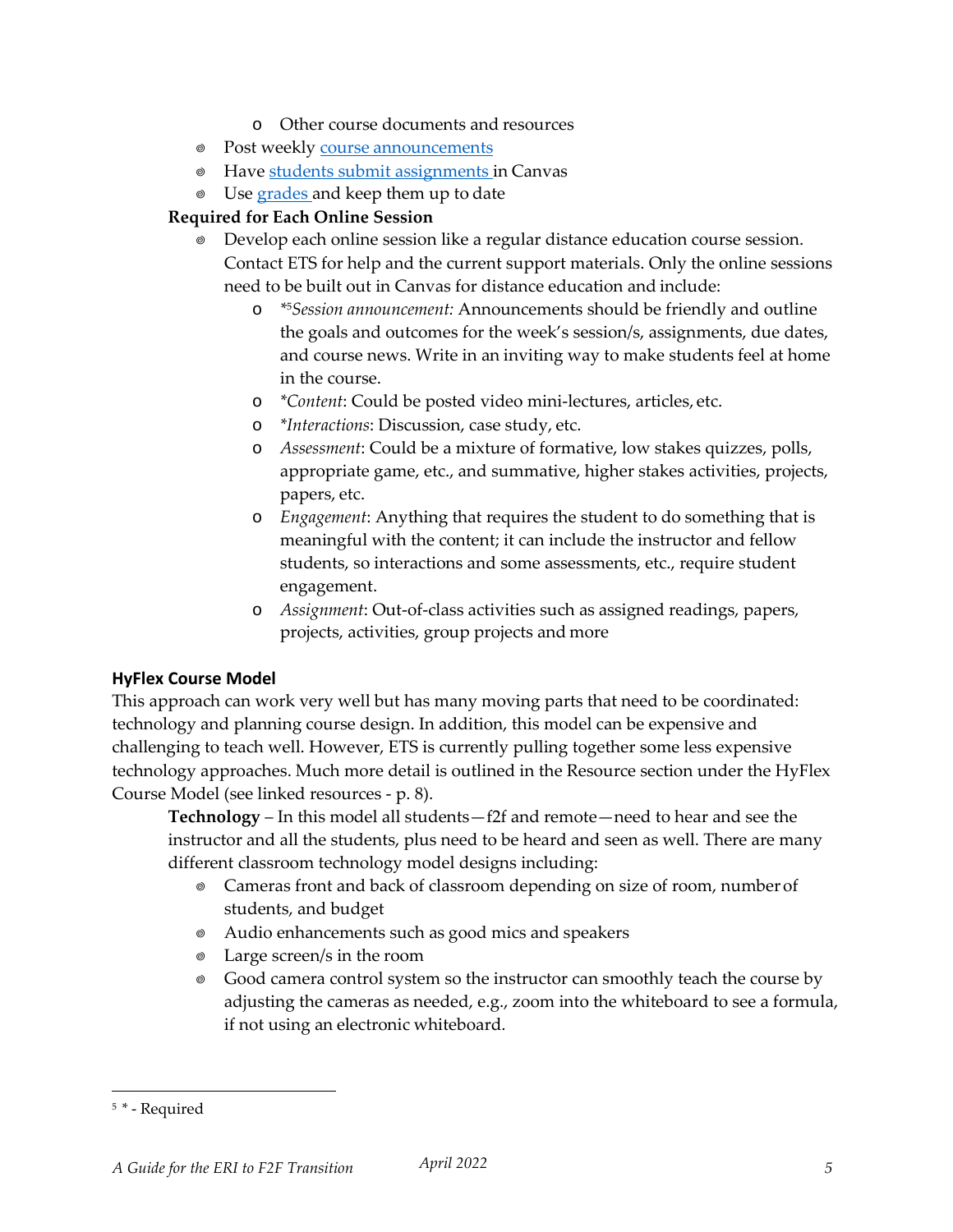#### **Course Design and Planning**

- *Engagement*: it is especially easy for the remote students to feel neglected by those in the physical classroom and disconnect. So, the instructor *must* plan for engaging activities in which *all* the students can participate
- *Course resources*: it is often a strategy with this model to provide resources in multiple ways to better accommodate the needs of both f2f and online students.
- *Synchronous and asynchronous*: with both f2f and remote students it is particularly important to plan both types of activities for the course using Zoom and Canvas.
- *Assessments*: these should be planned so all students—f2f and online—can be assessed in the same way or equivalent

#### **Flipped Classroom Course Model**

Flipped classroom courses have been popular with many:

In essence, "flipping the classroom" means that students gain first exposure to new material outside of class, usually via reading or lecture videos, and then use class time to do the harder work of assimilating that knowledge, perhaps through problem-solving, discussion, or debates. Brame (2013).

Detailed guidance about how to develop an effective flipped classroom is given in the two articles listed under "Flipped Classrooms" in the Resources (see p. 9)

# **Questions? Need Help?**

• Contact Educational Technology Services: [edtech@llu.edu](mailto:edtech@llu.edu)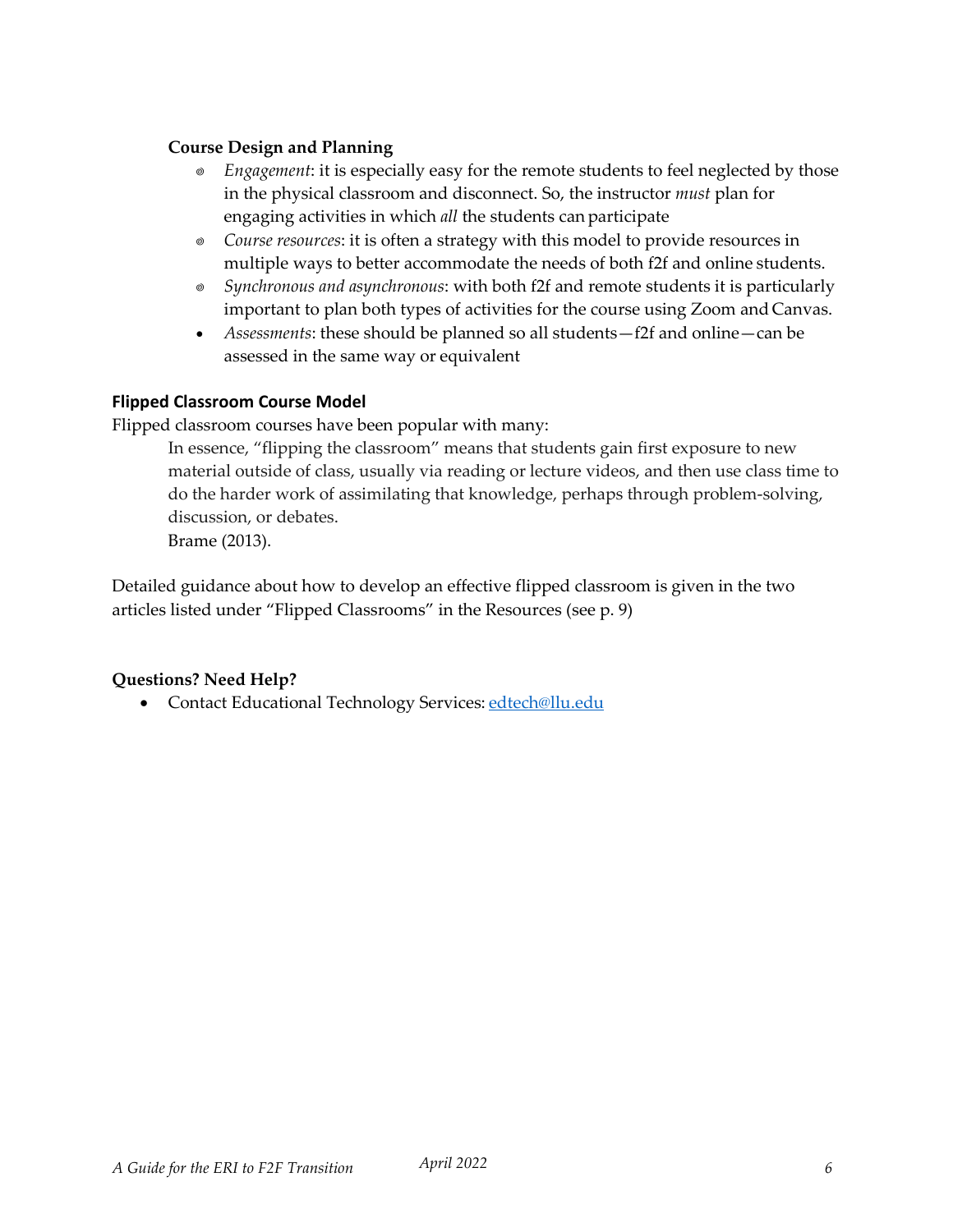# **How to Officially Move a Program from ERI to Online or Hybrid**

### **Programs**

There is a process for programs that want to move from f2f to hybrid or online or to begin a separate iteration of the hybrid or online program in addition to the existing f2f program. Brand new programs must also go through the same process.

- The full program proposal must be approved fully by the school and university processes
- Program must be in the 2022-2023 LLU Catalog to open the program in 2022 summer or fall
- Contact information:

| <b>LLU Resource</b>                                                                                                        | Contact                                                                                                                                      |
|----------------------------------------------------------------------------------------------------------------------------|----------------------------------------------------------------------------------------------------------------------------------------------|
| 1. Get the current WSCUC/LLU<br>distance education template                                                                | Nikki Nicolas, Provost's Office<br>nnicolas@llu.edu                                                                                          |
| 2. Get answers for questions<br>regarding LLU Catalog<br>requirements                                                      | Janelle Pyke, Provost's Office<br>jpyke@llu.edu                                                                                              |
| 3. Ask early for the OEE Program<br>Assessment Plan self-assessment<br>form and submit for approval<br>when it is complete | Ken Nelson, OEE<br>wknelson@llu.edu<br><b>Program Assessment Self-Evaluation</b><br>Form                                                     |
| 4. Request faculty support and<br>training for online course design<br>and delivery                                        | Educational Technology Services -<br>edtech@llu.edu<br><b>Excellence in Teaching &amp; Learning</b><br>Training and resources for<br>faculty |
| 5. Schedule required review: Joint<br>Digital Education and Learning<br>& Technology Committees                            | Office of Educational Effectiveness<br>assessment@llu.edu                                                                                    |
| 6. Schedule required two readings:<br><b>University Academic Affairs</b><br>Committee                                      | Nikki Nicolas, Provost's Office<br>nnicolas@llu.edu                                                                                          |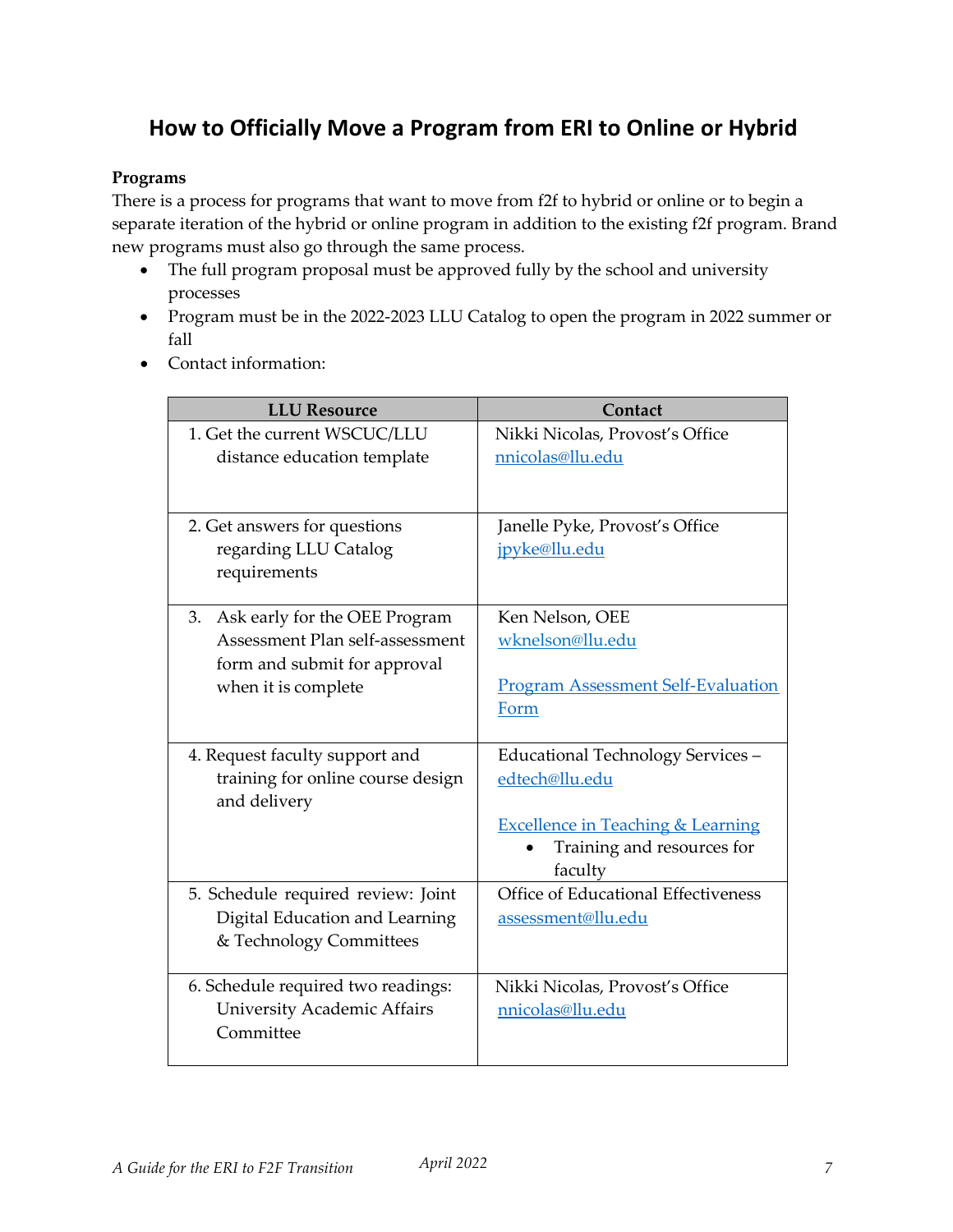#### **Courses**

- All online and hybrid courses need to be audited to be sure they meet the federal regulations and all the LLU Online Course Standards before they can be added tothe course schedule for registration.
	- o Contact ETS early to get guidance and support to make this process easier.
	- o Ask ETS for the "Quality Matters Rubric Workbook" Every online and hybrid course instructor can get one. It contains many examples and helps on how to meet each Quality Matters Specific Review Standard.

| <b>LLU</b> Resource                                                                         | Contact                                             |
|---------------------------------------------------------------------------------------------|-----------------------------------------------------|
| 1. Request Faculty Support, Training<br>for Online Course Design and<br>Delivery, and Audit | Educational Technology Services -<br>edtech@llu.edu |
| Deadlines to submit online courses<br>for Audit                                             | Summer 2022: May 23, 2022                           |

# **Resources**

#### **Articles and Websites**

#### **Course Modalities**

Course Modalities, DePaul University, Teaching Commons. Retrieved May 7, 2021 from [https://resources.depaul.edu/teaching-commons/teaching-guides/course](https://resources.depaul.edu/teaching-commons/teaching-guides/course-design/Pages/course-modalities.aspx)[design/Pages/course-modalities.aspx](https://resources.depaul.edu/teaching-commons/teaching-guides/course-design/Pages/course-modalities.aspx)

#### **Hybrid Course Model**

Hybrid Course Design, University of Colorado, Boulder. Retrieved May 7, 2021 from <https://www.colorado.edu/assett/faculty-resources/resources/hybrid-course-design>

Getting Started with Designing a Hybrid Learning Course, Cornell University, Center for Teaching Innovation. Retrieved May 7, 2021 from <https://teaching.cornell.edu/resource/getting-started-designing-hybrid-learning-course>

Hybrid Course Design: All the Learning, Less Class Time, Northeastern University, Center for Advancing Teaching and Learning through Research. Retrieved May 7, 2021 from<https://learning.northeastern.edu/hybrid-course-design/>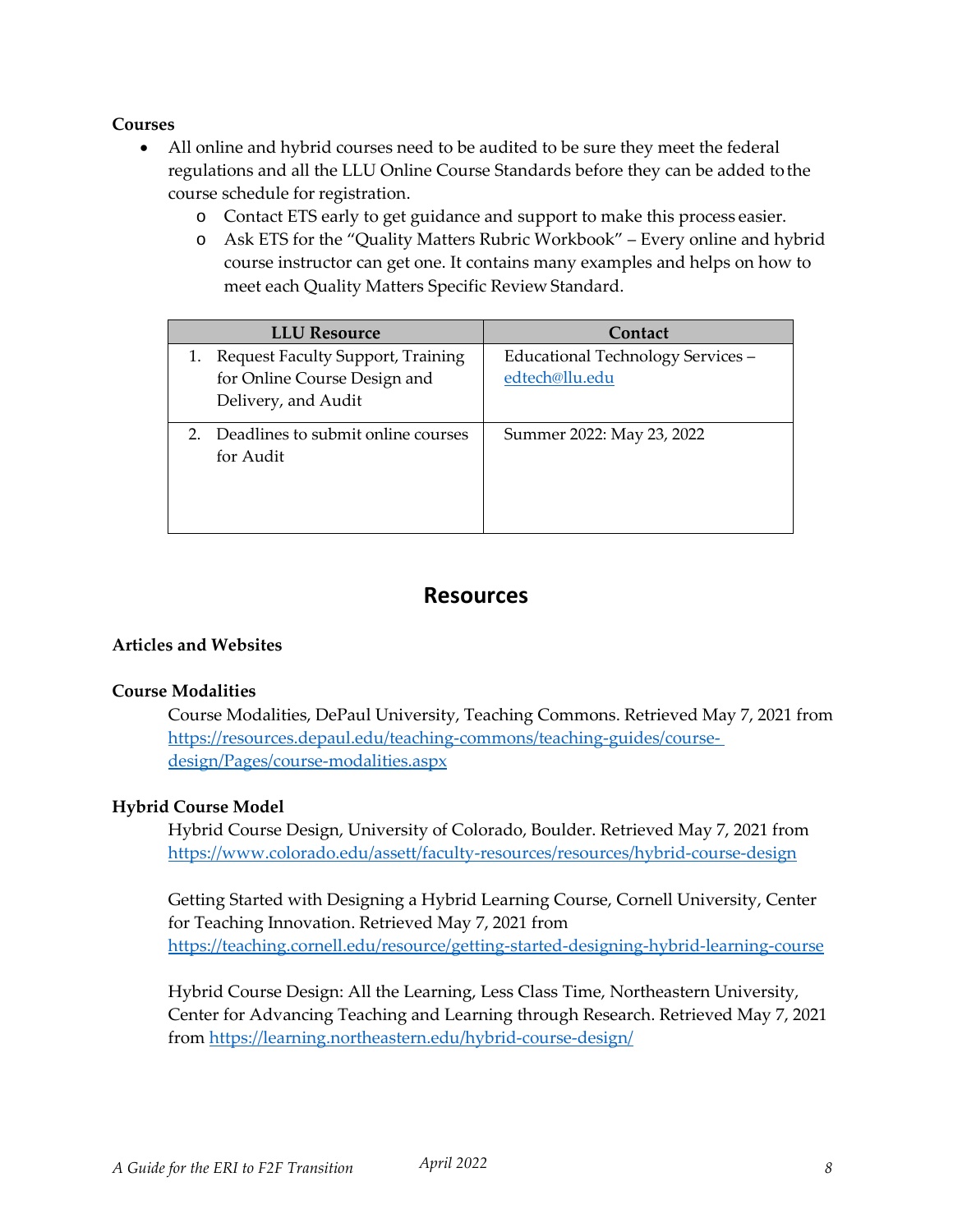#### **HyFlex Course Model**

Hybrid/HyFlex Teaching & Learning, Columbia University, New York, Center for Teaching and Learning. Retrieved May 7, 2021 from [https://ctl.columbia.edu/resources](https://ctl.columbia.edu/resources-and-technology/teaching-with-technology/teaching-online/hyflex/)[and-technology/teaching-with-technology/teaching-online/hyflex/](https://ctl.columbia.edu/resources-and-technology/teaching-with-technology/teaching-online/hyflex/)

7 Things You Should Know about… The HyFlex Course Model. Retrieved May 7, 2021 from<https://library.educause.edu/-/media/files/library/2020/7/eli7173.pdf>

Fall Scenario #13: A HyFlex Model. Retrieved May 7, 2021 from [https://www.insidehighered.com/blogs/learning-innovation/fall-scenario-13-hyflex](https://www.insidehighered.com/blogs/learning-innovation/fall-scenario-13-hyflex-model)[model](https://www.insidehighered.com/blogs/learning-innovation/fall-scenario-13-hyflex-model)

Hybrid Flexible Class: A Professor's Guide to Hyflex Teaching. How to conquer teaching during a pandemic. Retrieved May 7, 2021 from [https://medium.com/the](https://medium.com/the-faculty/hyflex-teaching-d1347143ef3d)[faculty/hyflex-teaching-d1347143ef3d](https://medium.com/the-faculty/hyflex-teaching-d1347143ef3d)

#### **Online: Asynchronous, Synchronous, and Bichronous Models**

Engagement and Interactivity in Online Synchronous Learning Amelia Gentile-Mathew, Instructional Designer, University of Denver, January 28, 2021. Retrieved May 7, 2021 from<https://otl.du.edu/engagement-and-interactivity-in-online-synchronous-learning/>

Bichronous Online Learning: Blending Asynchronous and Synchronous Online Learning, [Florence Martin,](https://members.educause.edu/florence-martin) [Drew Polly a](https://members.educause.edu/drew-polly)nd AlbERI [Ritzhaupt,](https://members.educause.edu/albert-ritzhaupt) September 8, 2020. Retrieved May 7, 2021 from [https://er.educause.edu/articles/2020/9/bichronous-online](https://er.educause.edu/articles/2020/9/bichronous-online-learning-blending-asynchronous-and-synchronous-online-learning)[learning-blending-asynchronous-and-synchronous-online-learning](https://er.educause.edu/articles/2020/9/bichronous-online-learning-blending-asynchronous-and-synchronous-online-learning)

#### **Flipped Classrooms**

What, Why, and How to Implement a Flipped Classroom Model, Office of Medical Research and Education, College of Human Medicine, Michigan State University. Retrieved August 17, 2021 from [https://omerad.msu.edu/teaching/teaching-skills](https://omerad.msu.edu/teaching/teaching-skills-strategies/27-teaching/162-what-why-and-how-to-implement-a-flipped-classroom-model)[strategies/27-teaching/162-what-why-and-how-to-implement-a-flipped-classroom-model](https://omerad.msu.edu/teaching/teaching-skills-strategies/27-teaching/162-what-why-and-how-to-implement-a-flipped-classroom-model)

Brame, C. (2013). Flipping the classroom. Vanderbilt University Center forTeaching. Retrieved May 7, 2021 from [http://cft.vanderbilt.edu/guides-sub-pages/flipping-the](http://cft.vanderbilt.edu/guides-sub-pages/flipping-the-classroom/)[classroom/.](http://cft.vanderbilt.edu/guides-sub-pages/flipping-the-classroom/)